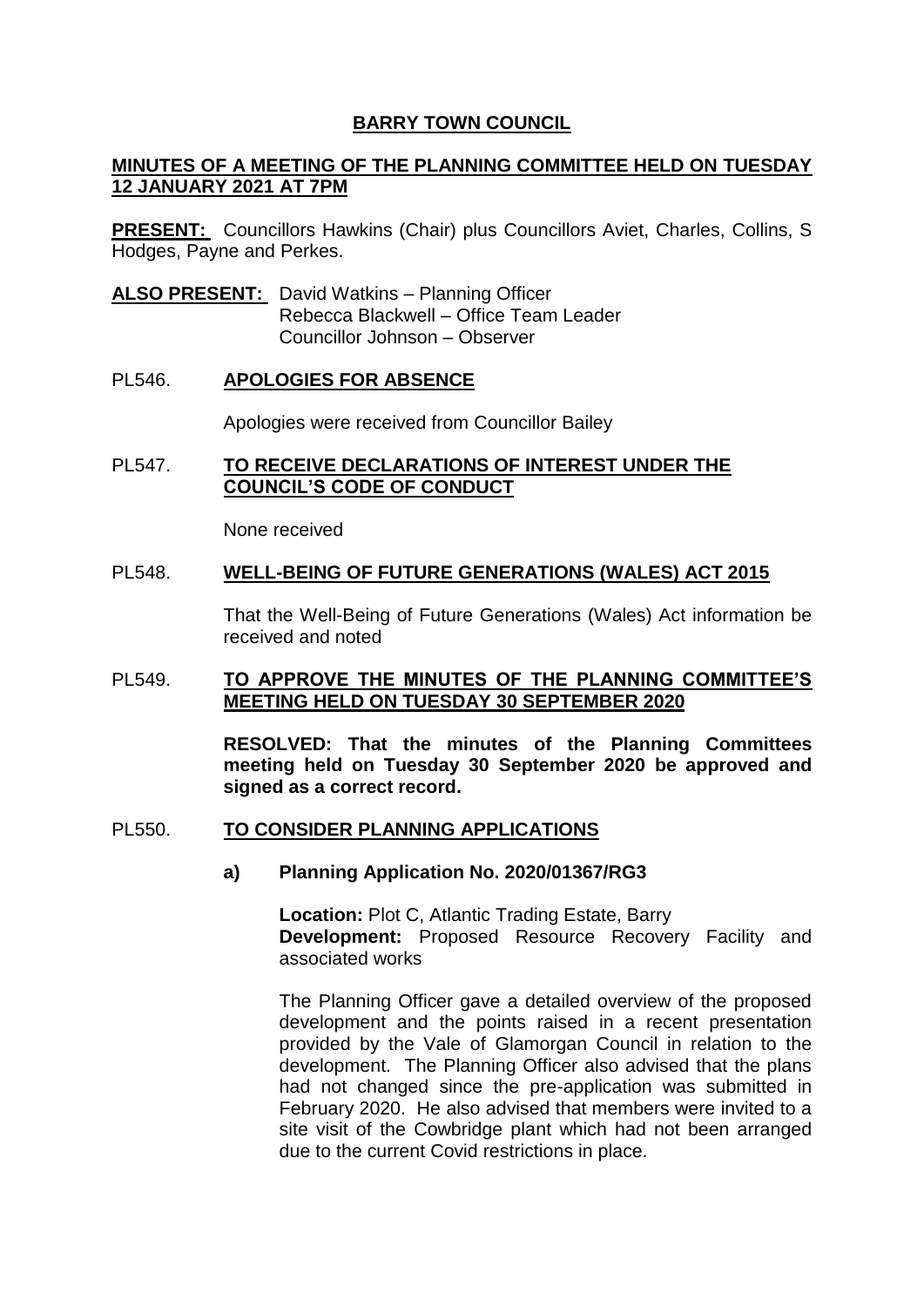Members discussed the proposal in depth raising a number of issues such as road safety, traffic on Hayes Road, increase in road activity in particular on Hayes Road, noise levels from the facility, odour from the facility due to storage of waste, close proximity to local residents, potential health issues from gasses within the facility and hours of operation.

Councillor Payne requested to have sight of the Environmental Impact Assessment. The Planning Officer advised that at the presentation, members of the Vale of Glamorgan told members that an Environmental Impact Assessment was not required for the development. Councillor Payne said that she was aware that they had advised that one was not needed but believe that one should be carried out.

Councillor S Hodges raised concerns in relation to the capacity of the facility, noting that they advised that they would be expecting to handle 45,000 tonnes of waste but have the capacity to handle 75,000 tonnes of waste. This prompted Councillor S Hodges to ask if they had the potential to sell space to other authorities.

Councillor Perkes asked if the Vale of Glamorgan had considered any other sites for the proposed waste resource facility. The Planning Officer advised that he was not aware if the Vale of Glamorgan Council had considered any other sites but that the proposed site is in their ownership and could be the reason why it was selected.

Councillor Payne asked if the view of the public had been taken into account in relation to the Public Consultation held by the Vale of Glamorgan Council on the proposals. The Planning Officer advised that he was unaware of what the responses were, if any had been received.

Councillor S Hodges suggested that the Committee stick with the original decision of objection as the plans have not changed since the Pre-Consultation application and increasing it to a strong objection highlighting the points raised.

**RESOLVED: Barry Town Council Strongly objects to the proposed Resource Recovery Facility at Atlantic Trading Estate, Barry for the following reasons;**

 **Great concerns regarding the expected additional volume of traffic entering and exiting the site via Hayes Road, Barry. This will be an unacceptable highway hazard and be detrimental to the amenity currently enjoyed by the residents of Hayes Road, Barry and local businesses.**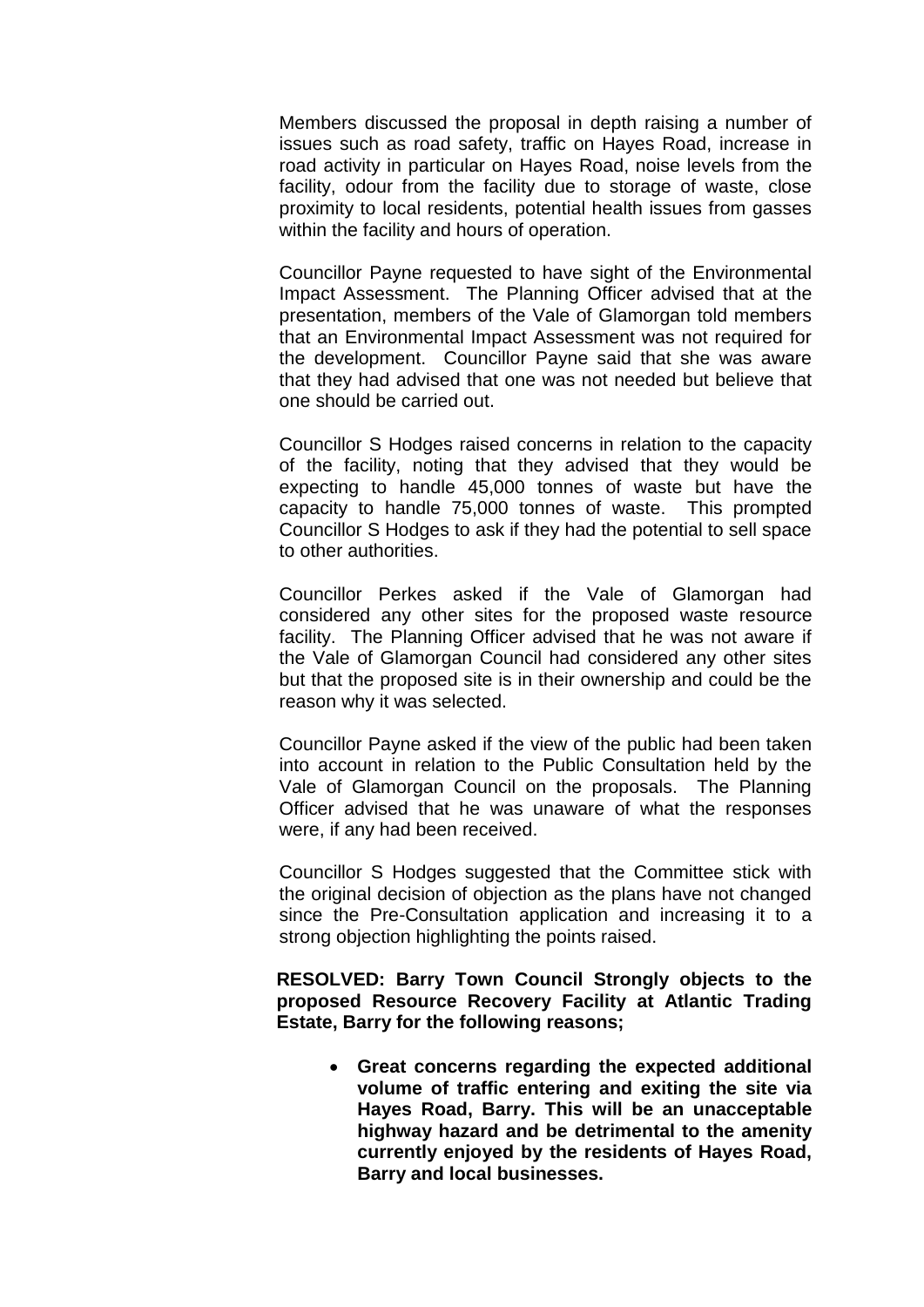- **Great concerns regarding the expected additional noise generated by the additional traffic volume and onsite operational activities to the detriment of local residents and businesses.**
- **Great concerns regarding the generation of dust generated by the proposed onsite operational activities to the detriment of local residents and businesses.**
- **Great concerns regarding the potential poor quality air quality and noxious odours generated by the onsite operational activates to the detriment of local residents and businesses.**
- **Great concerns regarding the expected additional vibration noise generated by onsite operational activities to the detriment of local residents and businesses.**
- **Great concerns that the Vale of Glamorgan Council have granted planning consent for new residential developments in close proximity of the proposed Resource Recovery Facility, and as such these sites could be adversely affected in terms of loss of residential amenity.**
- **Great concerns regarding the development of the Recycling Centre may well not comply with the terms and guidance advocated within; The Wellbeing of Future Generations (Wales) Act 2015.**
- **Great concerns regarding the excessive opening hours of the Recovery Resource Facility of 06;00 to 21;00 hours Monday through to Friday which would by result adversely affect the amenity of local residents and businesses.**
- **Great concerns regarding the Vale of Glamorgan Council failure to not seek suitable and sustainable alternative sites for the Resource Recovery Facility.**
- **Great concerns that the proposed Resource Recovery Facility has not been subject to an appropriate Environmental Impact Assessment.**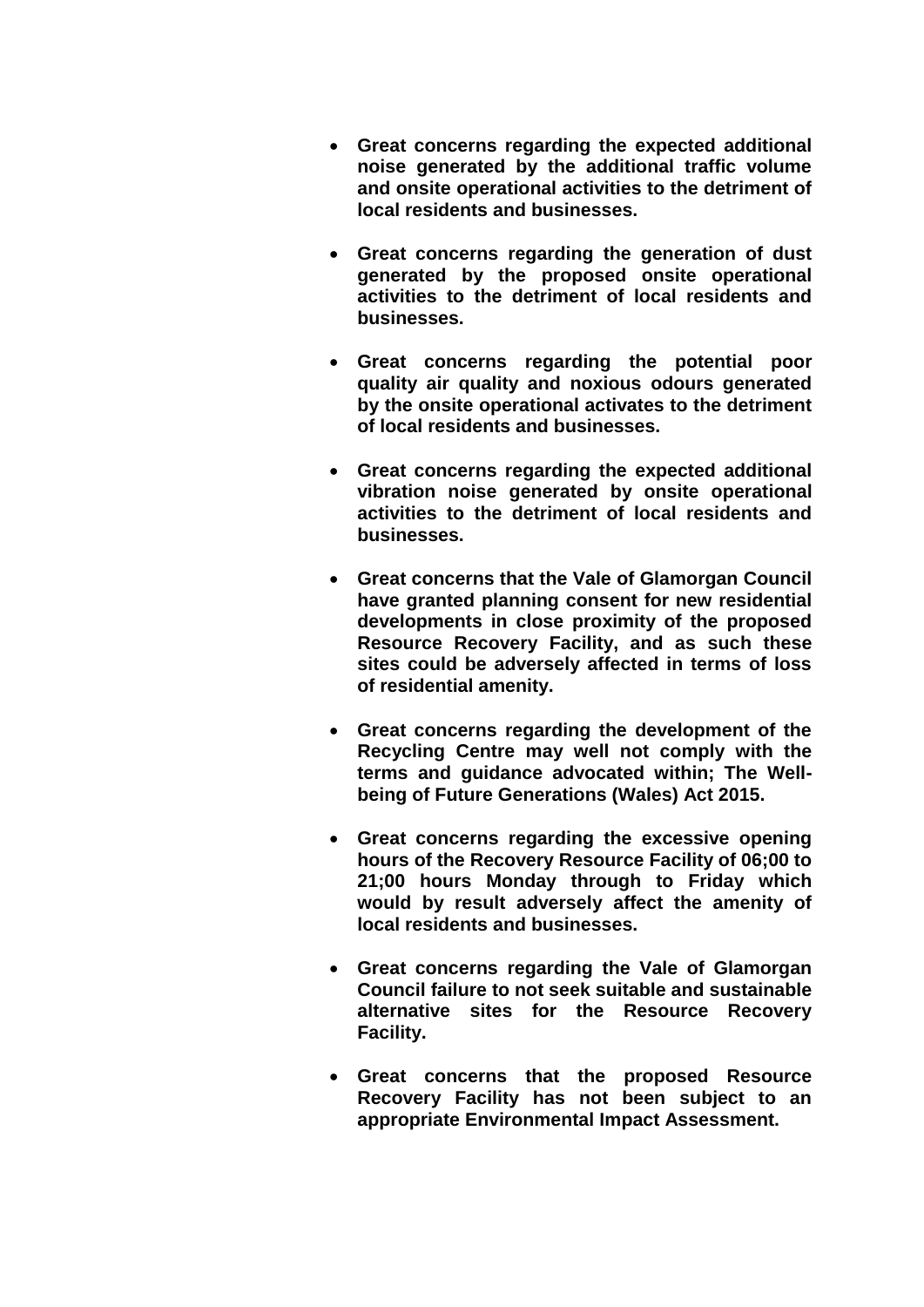## PL551. **TO CONSIDER PLANNING APPLICATIONS TABLED**

**RESOLVED: None received** 

### PL552. **LOCAL PLANNING AUTHORITY DECISIONS**

**RESOLVED: That the Local Authority Decisions be received and noted.** 

### PL553. **APPLICATIONS DEALT WITH UNDER DELEGATED POWERS-FOR INFORMATION ONLY**

Members were advised that the Scheme of Delegation applications had been circulated for a number of months, with the scheme proving successful.

The Planning Officer sought member's thoughts in relation to extending the Scheme of Delegation. The previous agreement was made at the last Planning Committee meeting held on 30 September 2020 whereby minute no. PL 454 relates:

*RESOLVED: That the Scheme of Delegation will be implemented for the period between October and December 2020 with applications that members require a discussion on will be raised to the Planning Officer with a meeting organised to discuss contentious items.* 

Members agreed that the Scheme of Delegation had worked well throughout the pandemic and were understanding that Zoom meetings can be troublesome with showing plans.

Councillor Johnson proposed that all reports within the scheme of delegation are circulated to all members of Council so that they are able to see what the Committee are presented with and make any comment as they would in an ordinary Committee meeting. He also advised that the website should show the committees activity as it currently seems as though the Committee have not met since 30 September 2020.

The members agreed the proposal as it shows transparency of the Committee.

#### **RESOLVED:**

**1. That all Scheme of Delegation decisions be displayed on the Councils website after being agreed by Members and decisions sent to the Vale of Glamorgan Council Planning Department.**

**RECOMMENDED TO A MEETING OF FULL COUNCIL ON 22 FEBRUARY 2021**